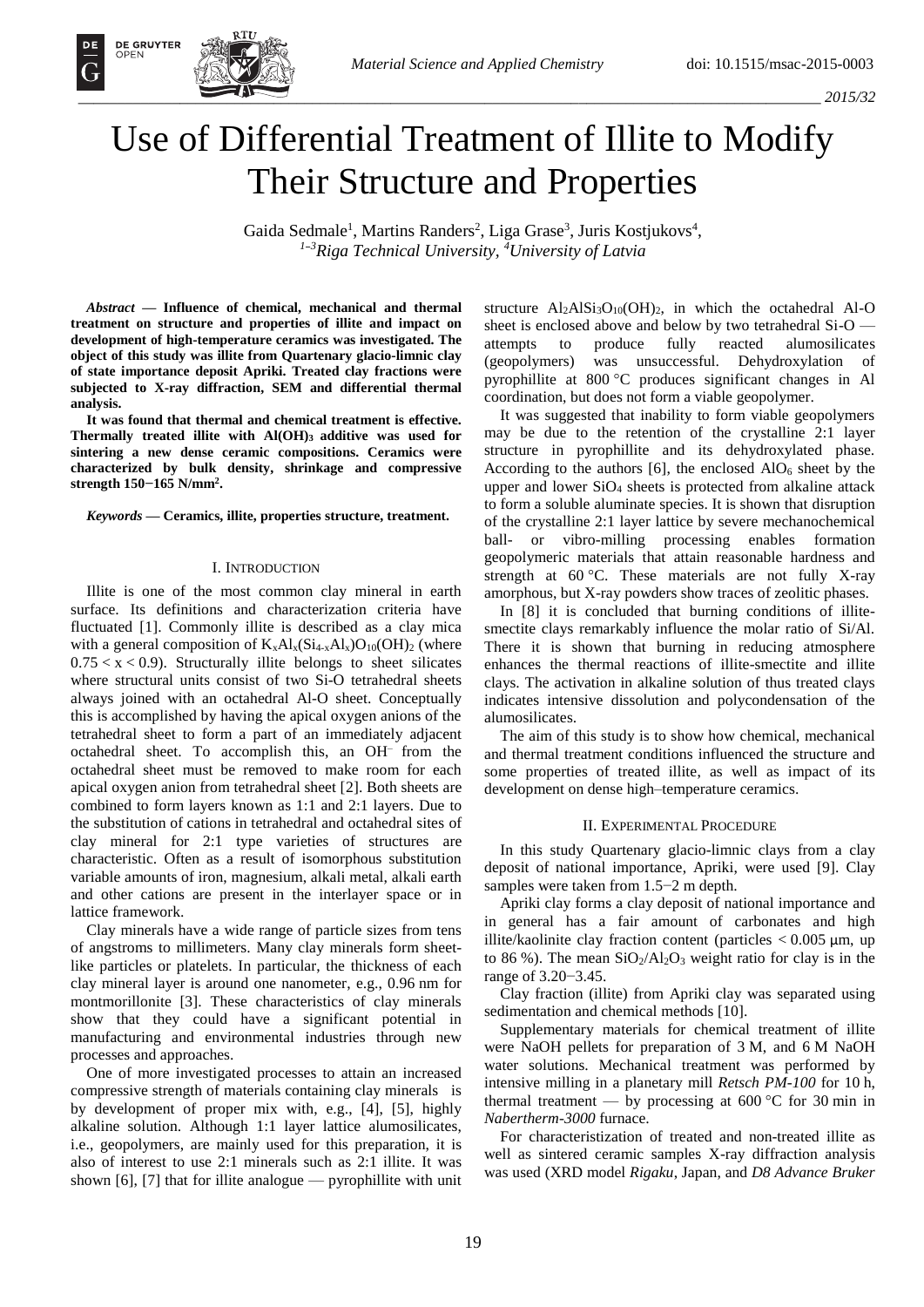*AXS* with CuK<sub>a</sub> radiation at scanning interval 2θ 10−60° and speed 4°/min), SEM *Nova-Nano 650* (*FEI Netherlands*) also was used. To perform elementary (oxide) analysis for illite, X-ray spectrometer *S4 PIONEER* (*Bruker AXS*) was used.

Differential thermal analysis (*Setaram*, *SETSYS Evolution-1750*) was applied to characterize the phase changes after thermal treatment of illite.

Four differently treated illite samples were used: **ap 0** not treated, **ap 1** — milled in a planetary mill *RETSCH PM-100* for 10 h, **ap 2** — treated with 3 M NaOH, **ap 3**- treated with 6 M NaOH, each for 24 h at 50 °C and **ap 4** — thermally treated at 580 °C for 30 min .

Samples for ceramic development were prepared as cylinders with height 30 mm and diameter 25 mm and subjected to different firing schedules in air at maximum temperatures 800 °C, 900 °C, 1000 °C and 1100 °C (heating rate was 5−6 °C/min, holding time at maximum temperature was 30 min).

Some ceramic properties were established in accordance with EN. The compressive strength was determined using *Toni-Technic* (*Baustoffprüfung*) model *2020*.

### III. RESULTS AND DISCUSSION

Clay fraction phases and elementary (oxide) composition of both sedimentary and chemically separated fraction is presented in Fig. 1. As can be seen from both phase and oxide compositions they are somewhat shifted. The content of main components  $(SiO_2, Al_2O_3, Fe_2O_3, MgO, CaO \text{ and } TiO_2)$  of clay fraction for Apriki clay correlate for both methods and is shifted not more as 2.9% for  $Al_2O_3$  and for  $SiO_2$  -2.2 %. Molar ratio of SiO2/ Al2O<sup>3</sup> was not higher than 1.05−1.10 (mass ratio



**Fig. 1.** Phase and oxide composition of clay fraction, sedimentary and chemically separated.

Our previous studies [11] showed that the pre-thermal treatment of illite clay at temperature up to 600 °C influenced its reaction potential, but formation of typical geopolymer binders could not be observed here.

The XRD patterns showed that impact of chemical, mechanical and thermal treatments on the change of intensity of diffraction peaks of illite (which could characterize that the breakdown of illite structure) was insignificant.

It should be noted that treatment of illite by 6 M NaOH solution led to formation of a new phase — sodium aluminium silicate hydrate. Despite of the fact that illite structure in this case was not destroyed, compounds with weak binding properties appeared.







**Fig. 3.** DTA (a) and TG-curves (b) of differently treated illite: ap-0 — not treated, ap-1 — milled for 24 h, ap-2,  $3$  — treated with 3 M and 6 M NaOH, ap-4 — pre-thermal treatmentat 580 °C for 1 h.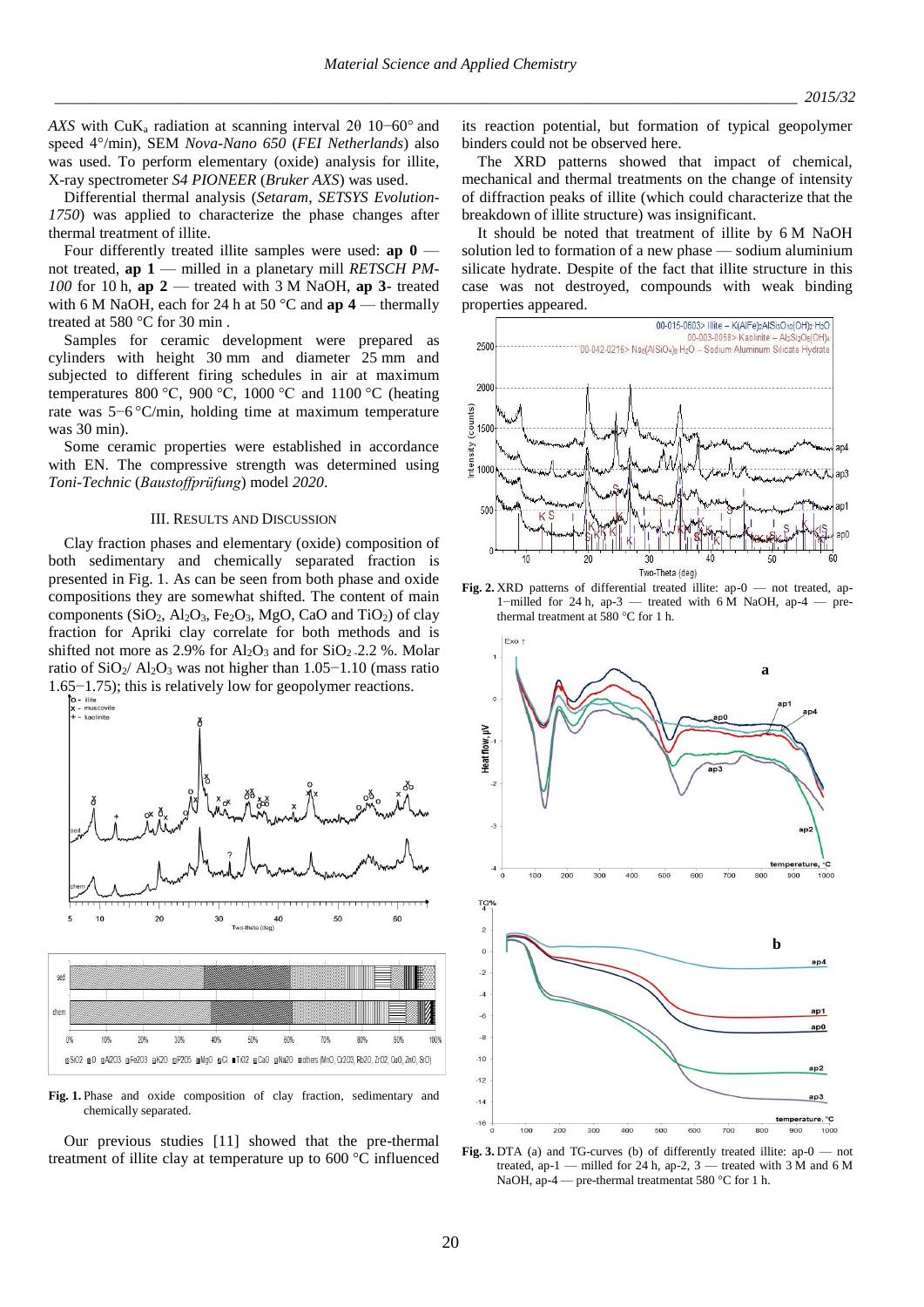In its turn DTA indicated significant changes in illite for the thermally treated sample ap-4 in temperature range up to 550 °C (Fig. 3). As it is known [11], this is associated with the release of structural water from illite. For other treated samples the DTA curves seemed similar with a little shifted exo-effect at the lowest temperatures. For the samples treated with 6 M (and 3 M) NaOH there was an increase in the loss of weight (TG-curves).

Scanning electron micrographs of clay fraction powder before and after treatment are shown in Fig. 4.



**Fig. 4.** SEM micrographs of illite powder: a — illite chemically separated from clay, b — illite separated from clay by sedimentation, c thermally (at ~580 °C) treated illite,  $d$  — illite treated with 6 M NaOH.

Both chemically and sedimentary separated illite seemed somewhat different. In both cases irregular particles and platelets formed (Fig. 4 a, b), especially for illite separated from clay by sedimentation (Fig. 4 b). Particle or agglomerate size distribution wass broad. Thermal treatment yielded homogenous illite powder mixture (Fig. 4 c) with particles that had almost spherical shape, which would promote sintering [12]. Significantly differs illite sample treated by 6 M NaOH. It is possible to observe formation of new needle-shaped crystalline phase — sodium aluminosilicate hydrate  $Na(AlSiO<sub>4</sub>)<sub>6</sub>·H<sub>2</sub>O$  which pervades illite.

Next experiments were carried out using compositions of pretreated illite (as more active from processed illite) with 20−50 wt% of Al(OH)<sub>3</sub> additive to obtain dense hightemperature ceramics at lowered temperature. Visually the sintered samples from compositions of pre-treated illite-Al(OH)<sub>3</sub>compositions at temperatures ranged from 800  $^{\circ}$ C to 1100 °C look as follows in Fig. 5.

As is visually shown, all samples had obvious and remarkable shrinkage as well as change of color that was more pronounced in samples with higher illite content in starting compositions. Samples sintered at 1000 °C were characterised by high compressive strength. These values (as well as values for shrinkage) changed depending on temperature and are displayed in Fig. 6.



**Fig. 5.** Samples from compositions 80–50 % at 600 °C pre-treated illite — 20–50 % Al(OH)3 sintered at different temperatures.



**Fig. 6.** Dependence of compressive strength and shrinkage on temperature for sample 60 % pre-treated illite  $-40$  % Al(OH)<sub>3</sub>.

#### IV. CONCLUSION

Thermal, chemical and mechanical treatment of illite separated from clay deposit Apriki (a deposit with national importance), were used to modify illite structure.

Thermal treatment at temperature  $\sim 600 \degree C$  and chemical treatment with 6 M NaOH were more effective treatments. Thermal treatment yielded homogenous illite powder with particles that had almost spherical shape that would promote sintering. Chemical treatment with 6 M NaOH led to formation of a new crystalline phase — sodium aluminosilicate hydrate  $Na(AlSiO<sub>4</sub>)<sub>6</sub>·H<sub>2</sub>O$  — that pervaded illite.

Thermally treated illite was used for development of new compositions with  $AI(OH)_{3}$ . After sintering samples at 1000– 1100 °C with 40 % Al(OH)<sub>3</sub> additive it was found that compressive strength of ceramics reached value 168 N/mm<sup>2</sup> .

#### **REFERENCES**

- 1. **Meunier A., Velde B**. *Illite: Origin, Evolution and Metamorphism*. Springer, New York, 2004. <http://dx.doi.org/10.1007/978-3-662-07850-1>
- 2. **Nesse, W.D.** *Introduction to Mineralogy*. Oxford University Press, New York- Oxford, 2000. pp. 235–260.
- 3. **Chuan, Hui Zhou, Keeling, J.** Fundamental and applied research on clay minerals: from climate and environment to nanotechnology. *Applied Clay Science*, 2013, vol. 74, pp. 3–9. <http://dx.doi.org/10.1016/j.clay.2013.02.013>
- 4. **Duxson, P., Grant C., Lukey, G.C.,** et al. The thermal evolution of metakaolin geopolymers: Part 2-Phase stability and structural